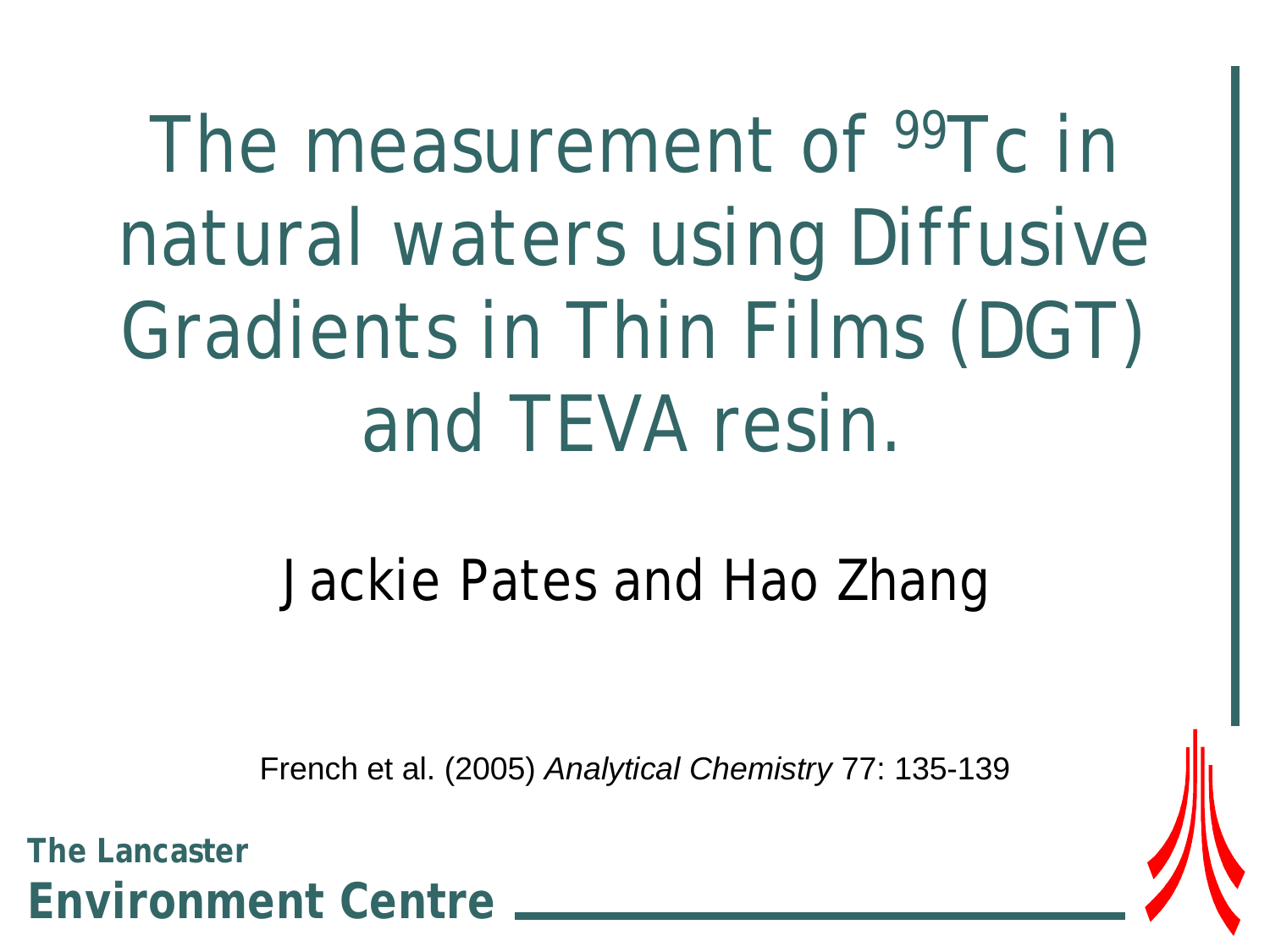### **Introduction**

- Technetium-99:
	- long-lived,  $t_{1/2}$  = 211000 years
	- beta emitter,  $E_{\text{max}}$  = 294 keV
- Environmental significance:
	- 1994-2004 Sellafield discharges to the Irish Sea
	- Groundwater contamination at nuclear sites, e.g. Sellafield, Hanford

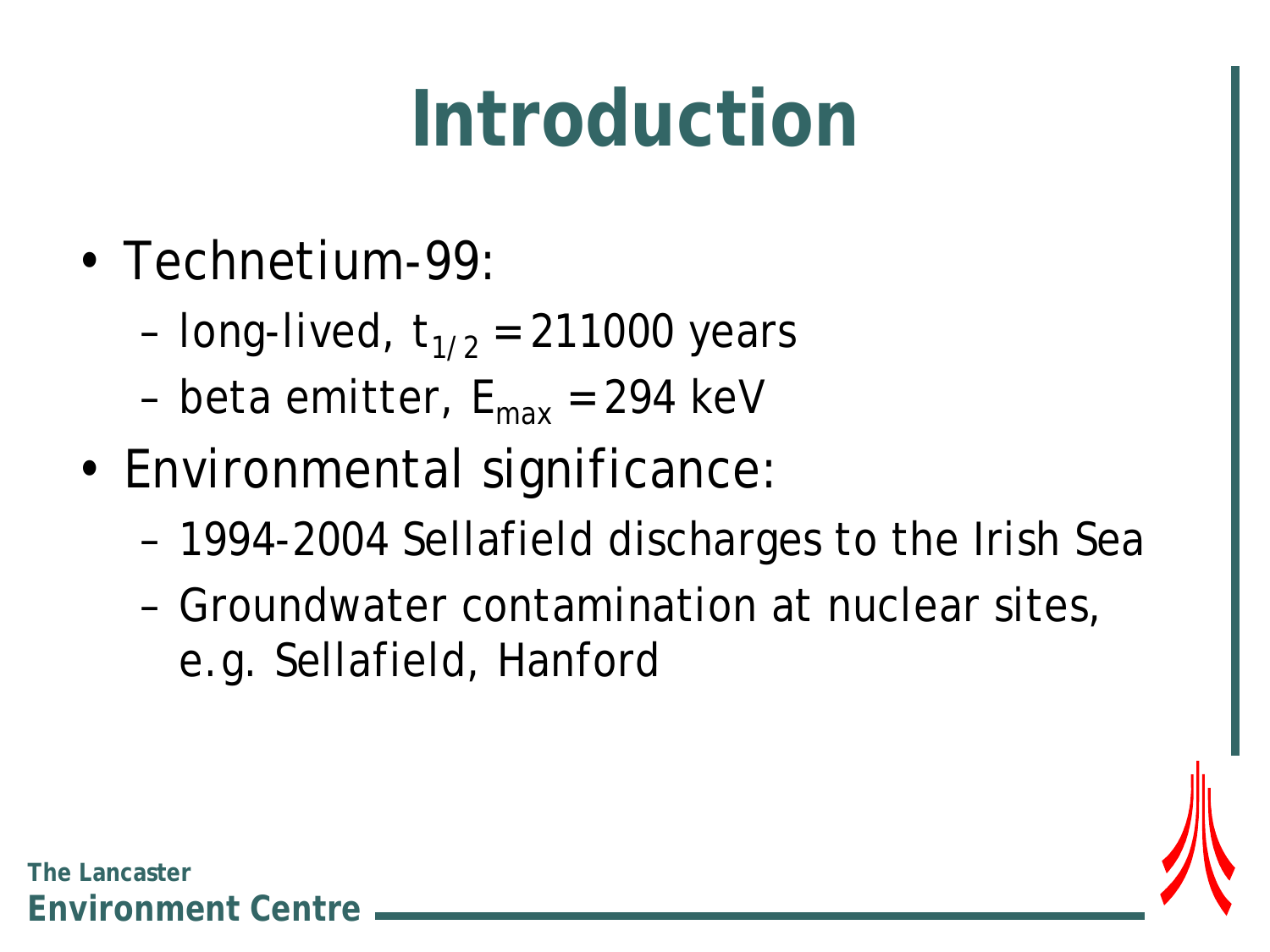# **Traditional Analysis**

- Large volume sample, e.g. 2-20 litres
- Via LSC (β emission):
	- Complex purification required to remove other β emitters.
- Via ICP-MS:
	- Complex purification required to remove isobaric interferences (Ru, Mo).
- Yield tracer options limited (stable Re or **99mTc, short-lived γ emitter).** The Lancaster

**Environment Centre**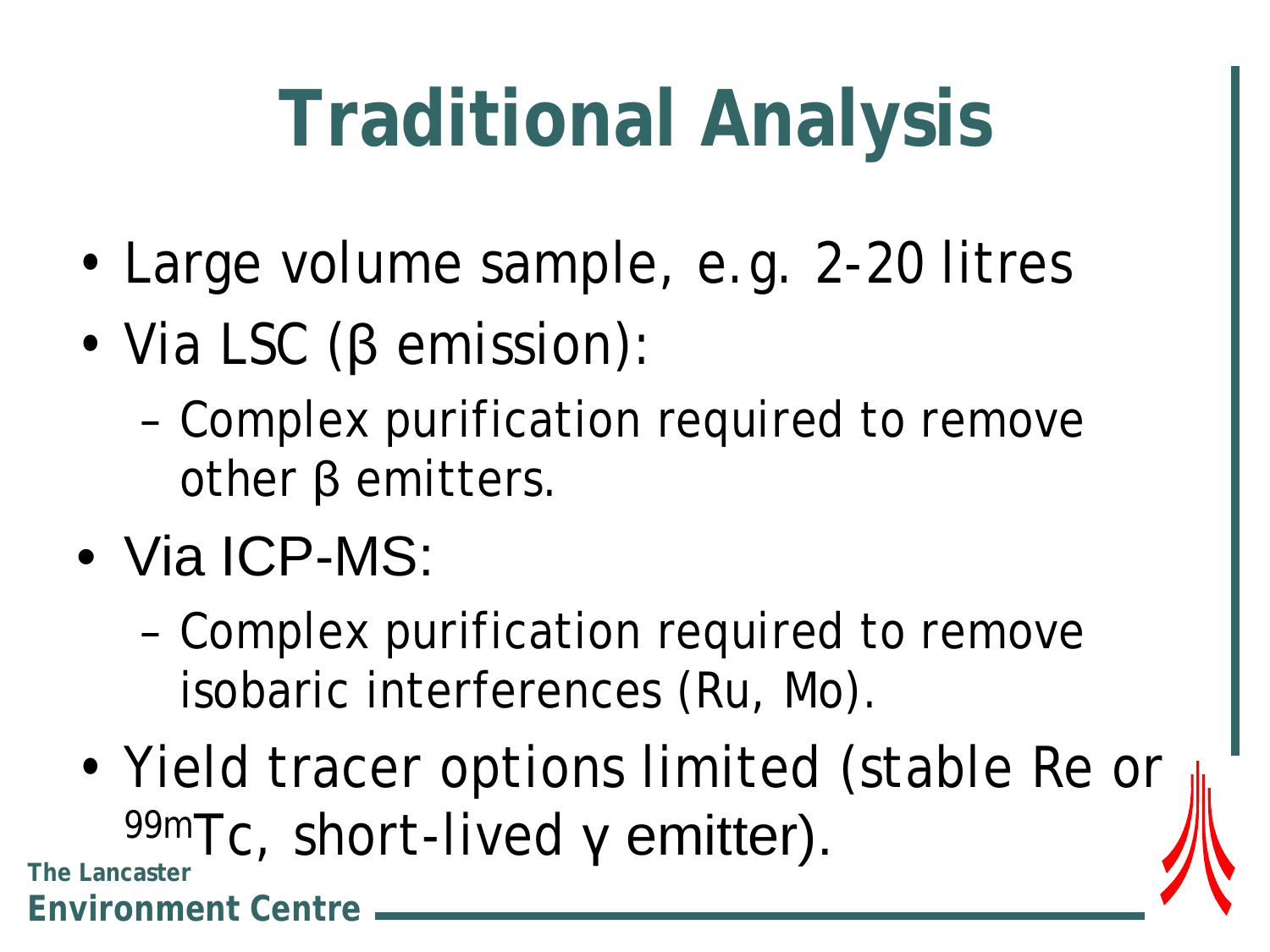### **Diffusive Gradients in Thin Films**

Piston holder



- $F = M/At$
- **F = DC/**∆**g**
- **C = M**∆**g/DAt**
- $F = flux (ng cm<sup>-2</sup> s<sup>-1</sup>)$
- $M =$  mass (ng)
- $A = area (cm<sup>2</sup>)$
- $t =$  exposure time  $(s)$
- $D =$  diffusion coefficient (cm<sup>2</sup> s<sup>-1</sup>)
- $C = ng cm<sup>-3</sup> (ppb) / Bq l<sup>-1</sup>$

 $\Delta g = \text{cm}$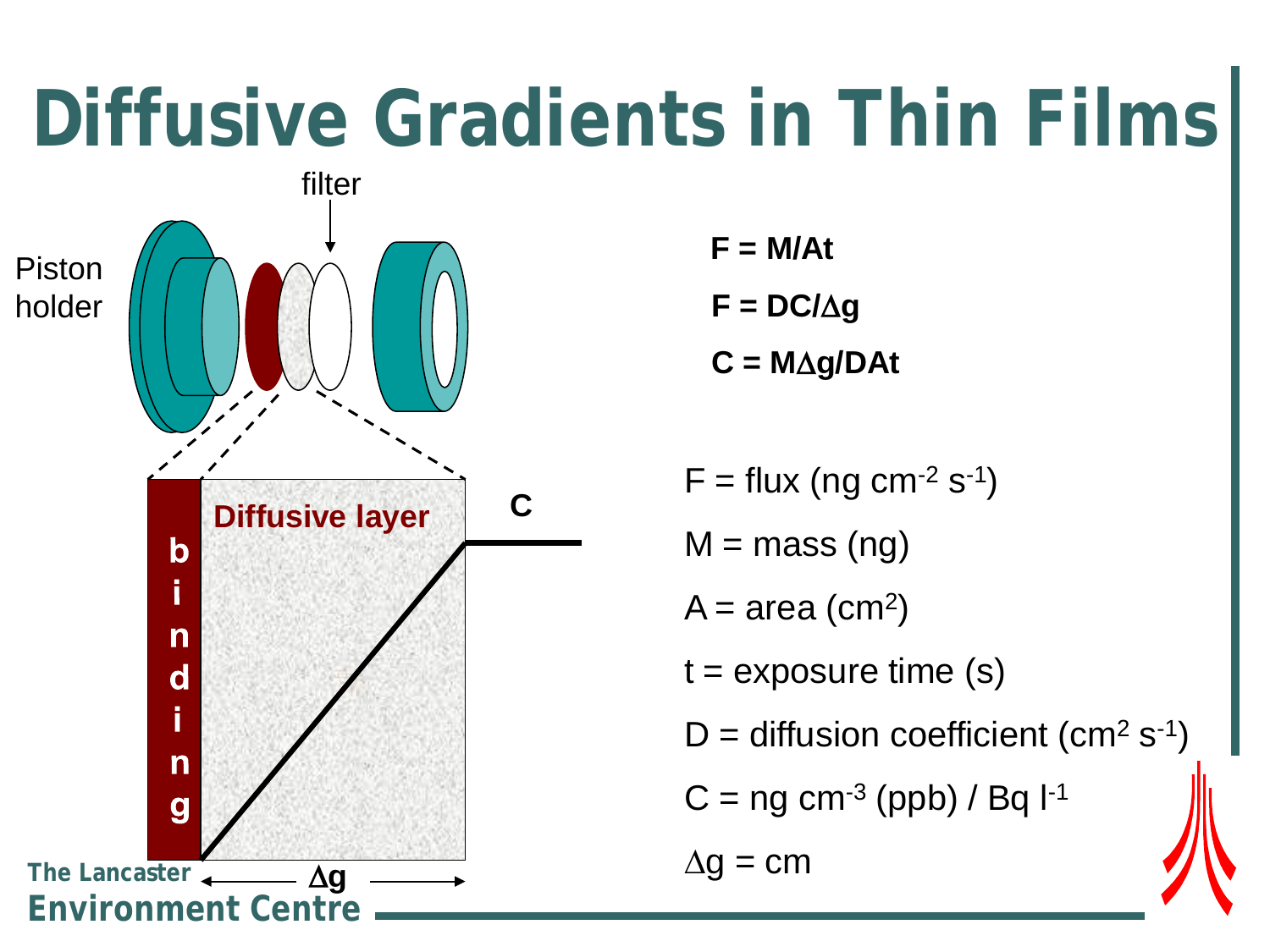### **Gel and Device**



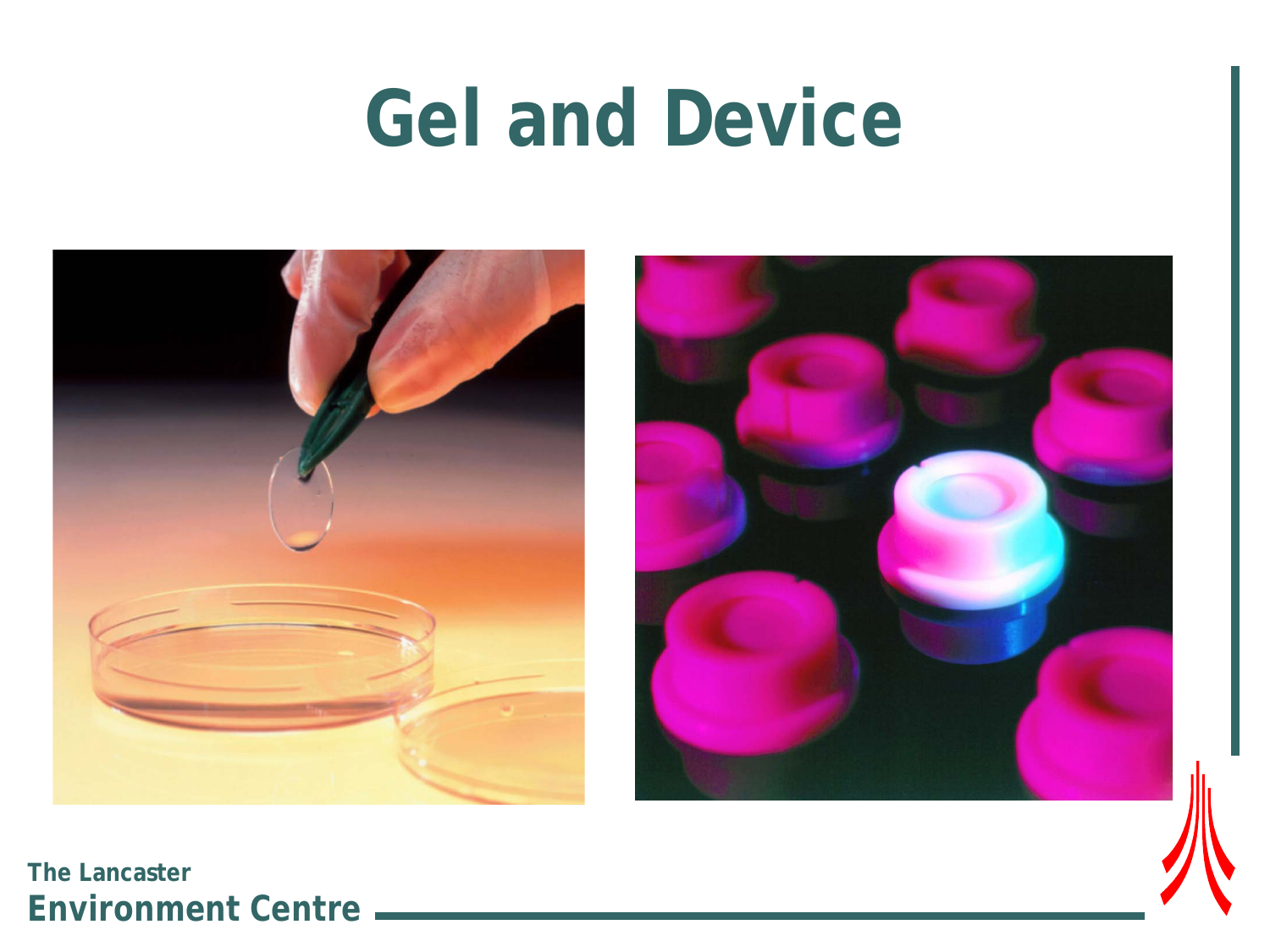# **DGT - TEVA**

- TEVA selective for Tc at low acid concentrations.
- Potential to preconcentrate and separate Tc insitu.
- No need for yield tracer. **The Lancaster**

**Environment Centre**

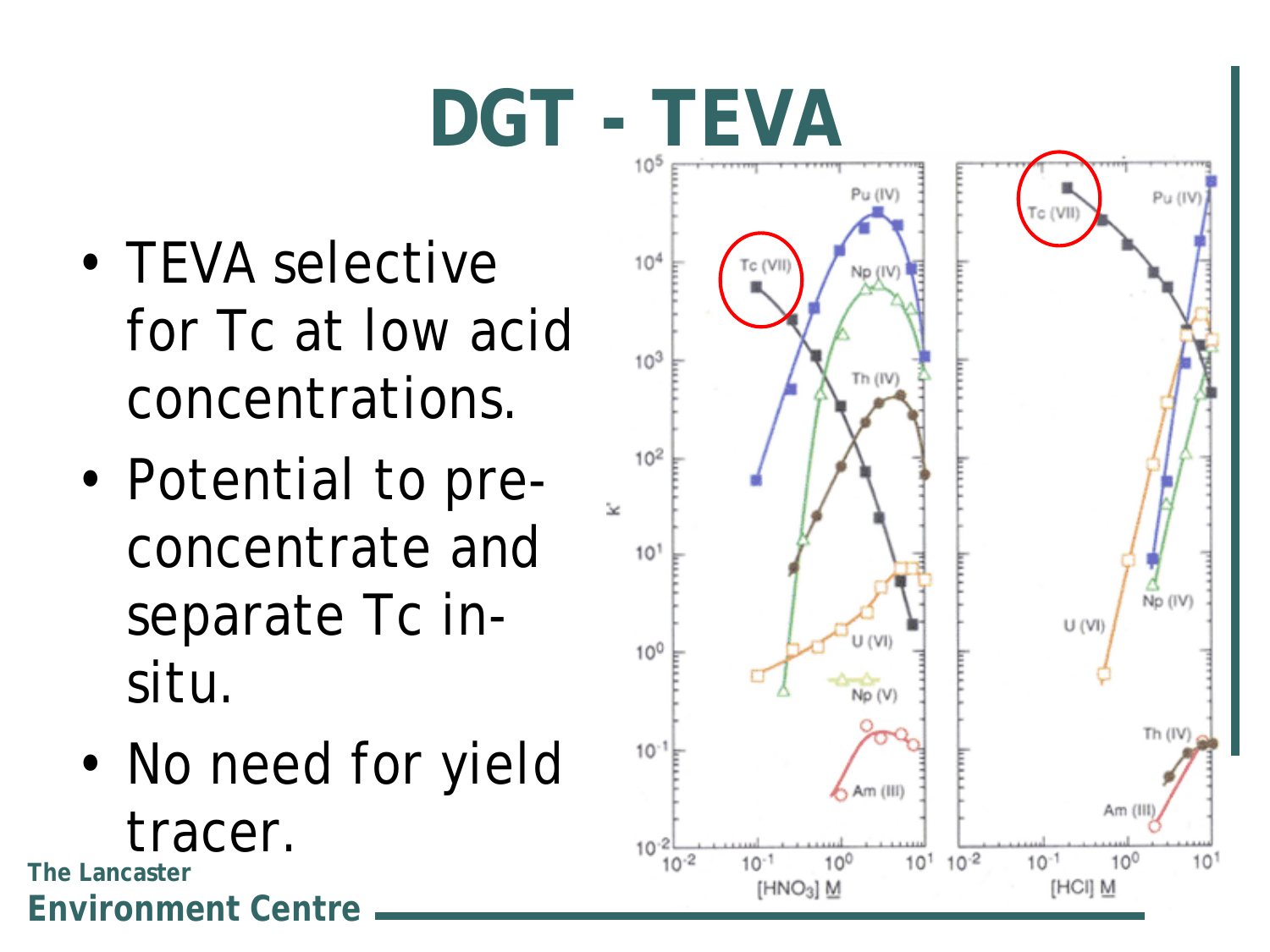## **Lab Deployments**

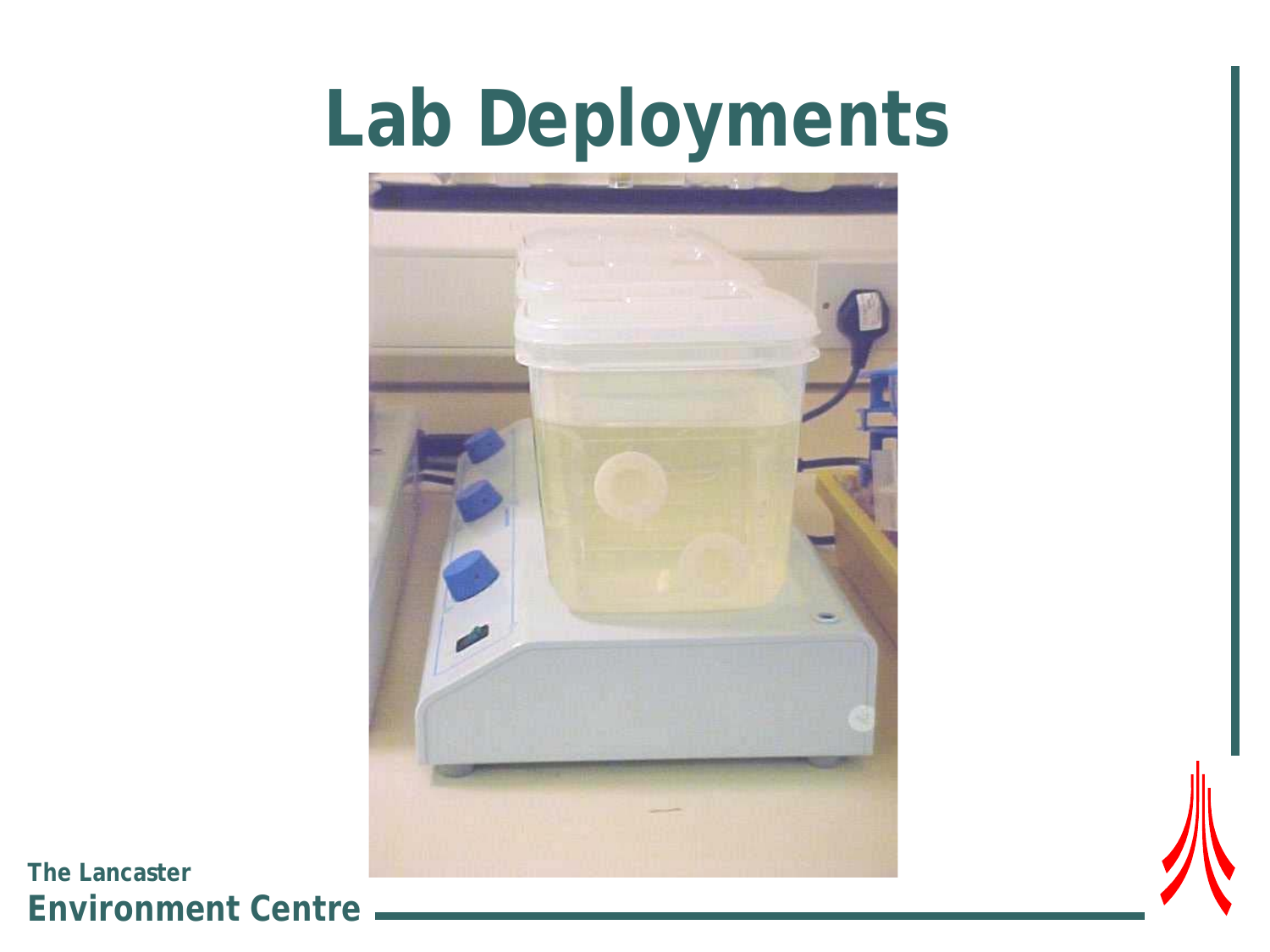

- Gel disintegrates in acid, allowing elution of Tc from resin
- Counting efficiency: 74.5 2.0%
- Uptake efficiency: 97.1 2.5%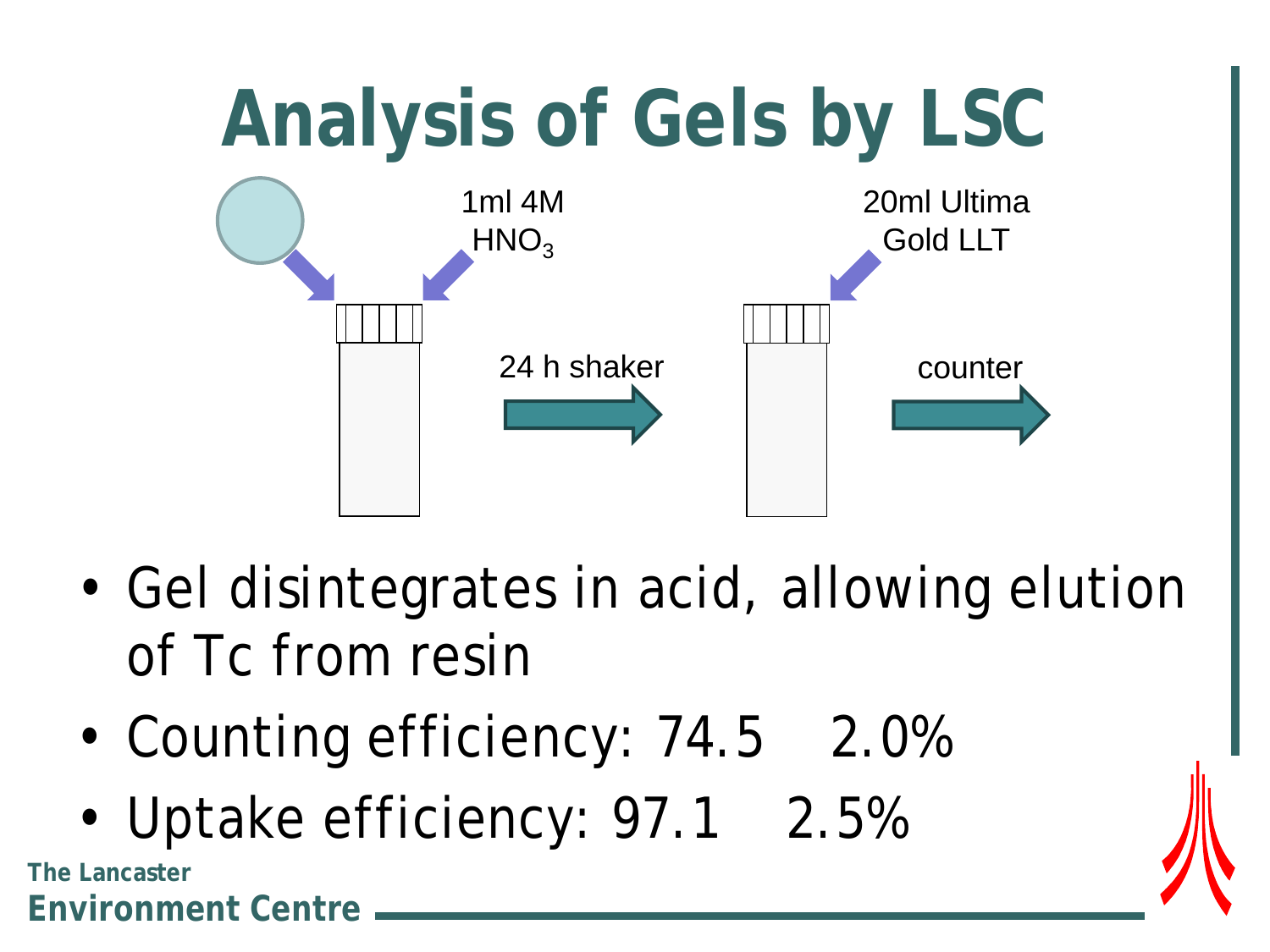## **Binding Kinetics**

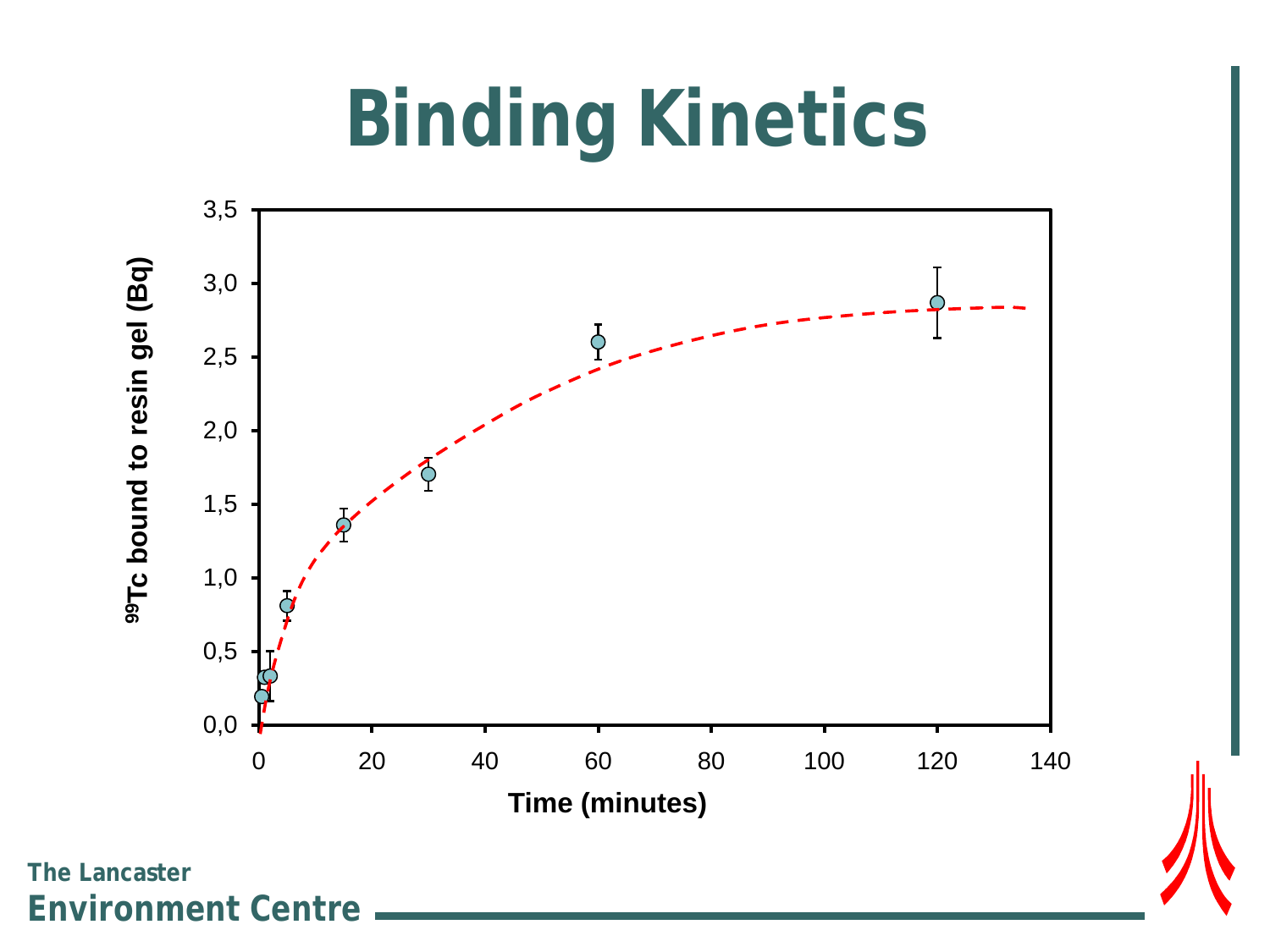### **Diffusive Layer Thickness**

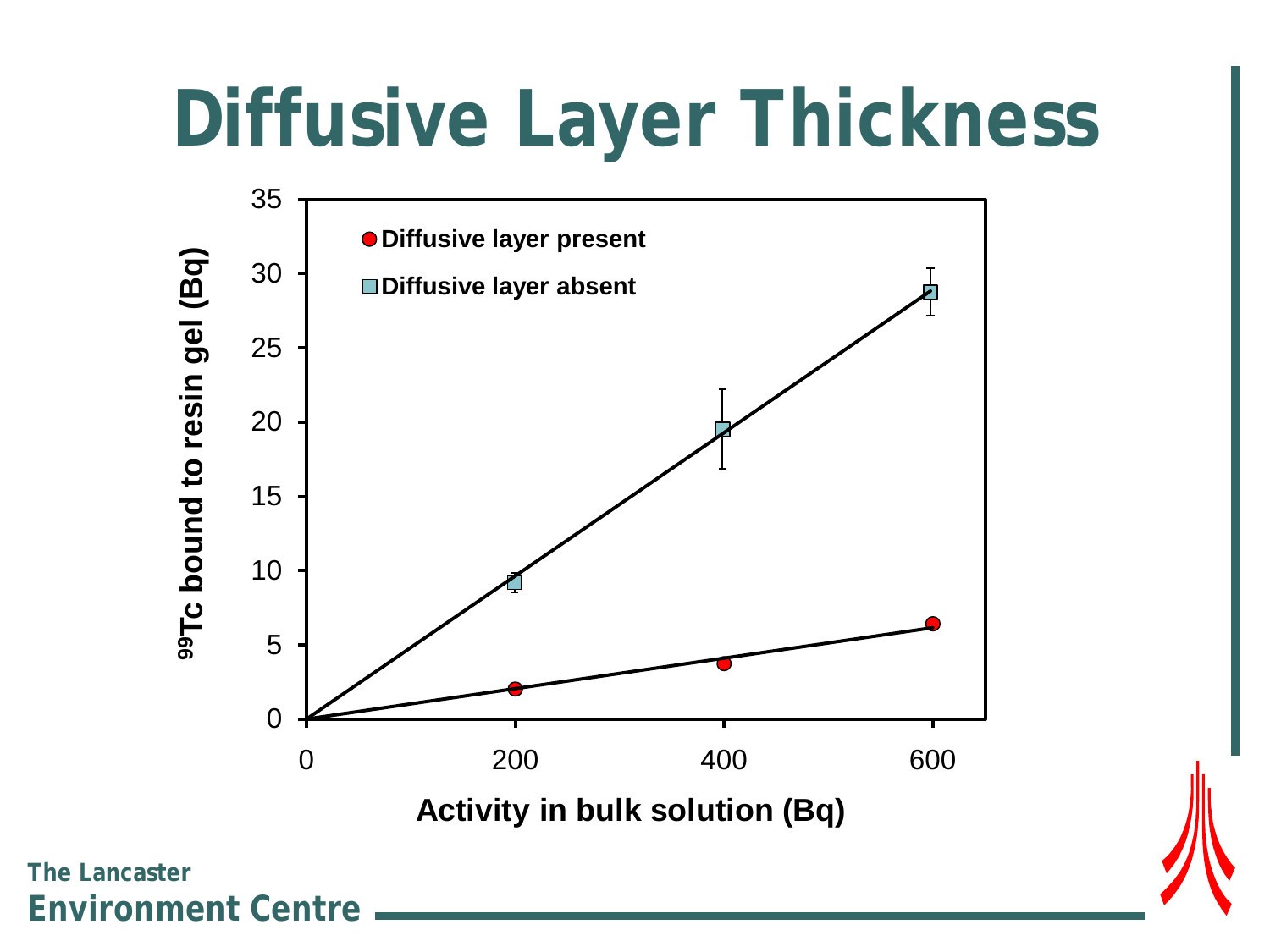### **Exposure Time**

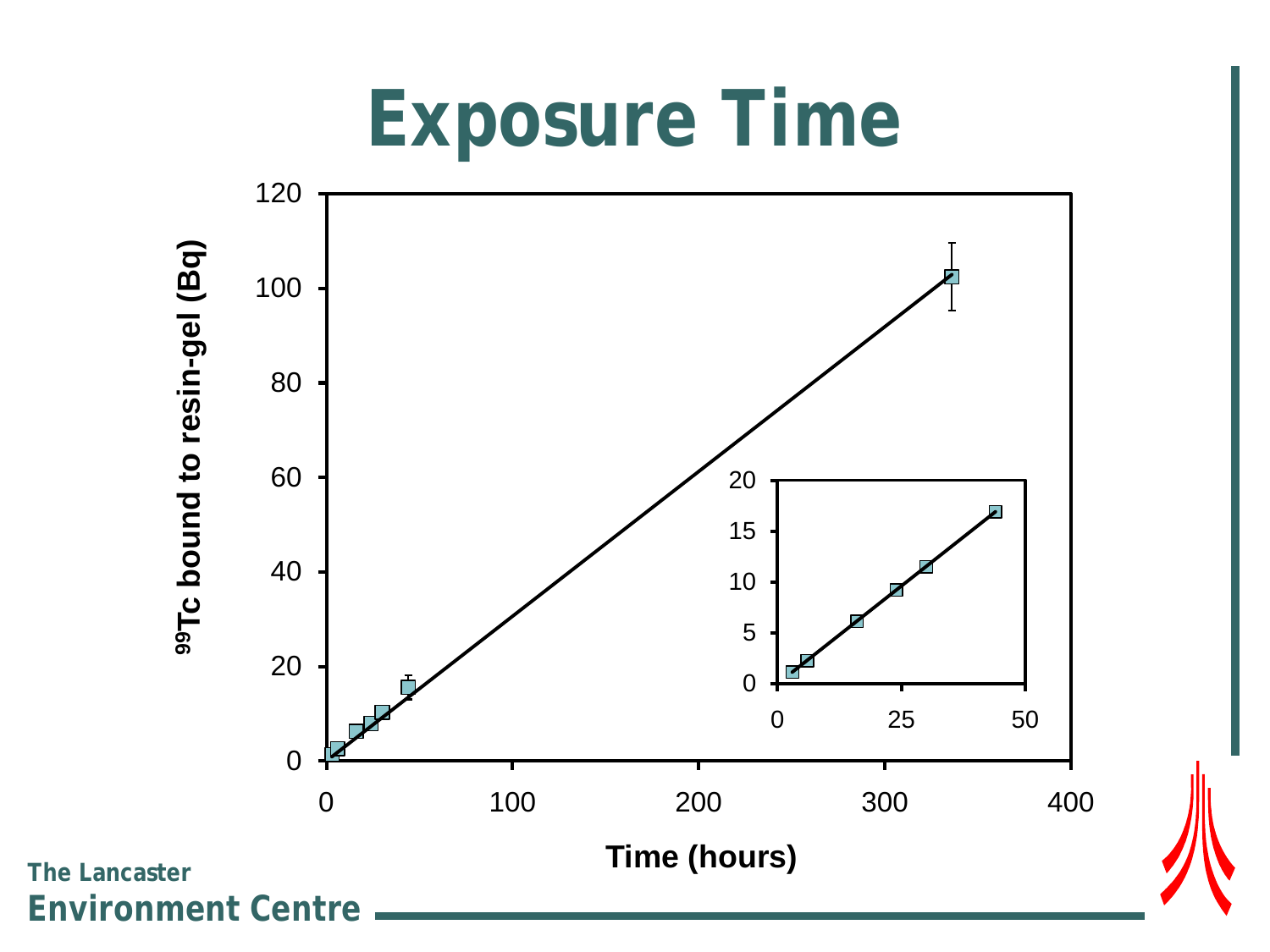### **Influence of pH**

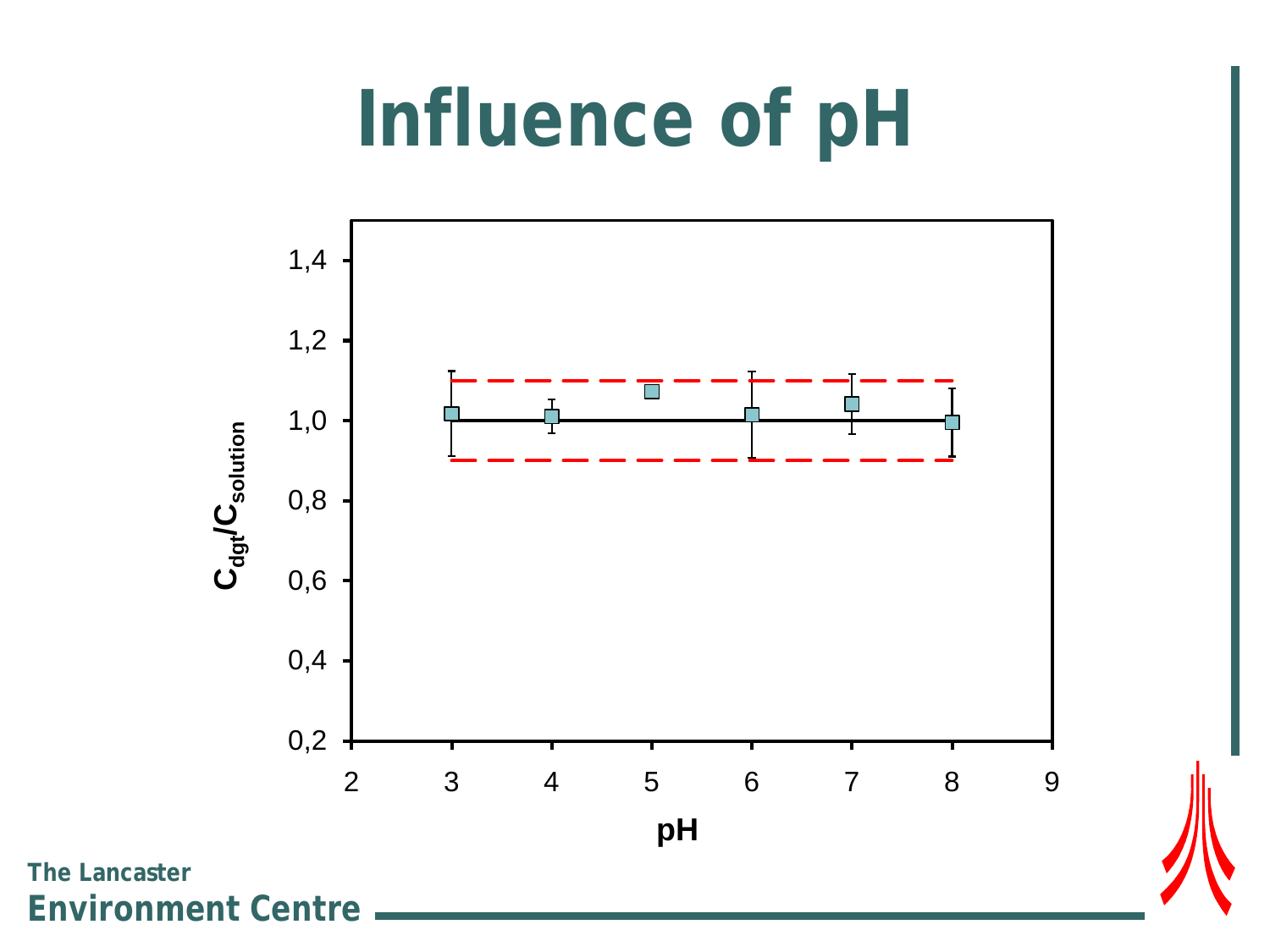### **Ionic strength**

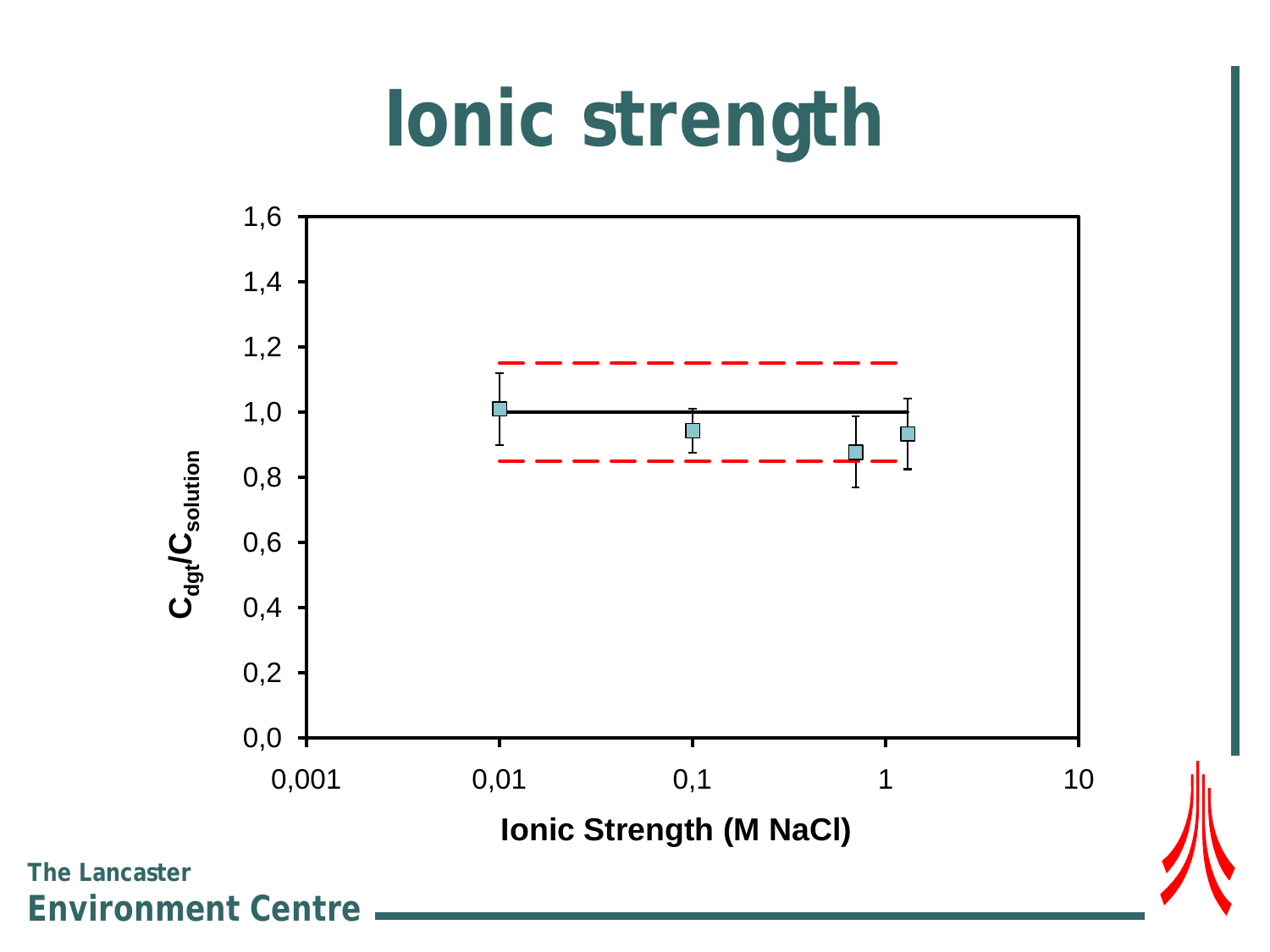### **Evaluation**

- LSC analysis, count time = 400 mins,  $MDA = 0.05$  Bq  $I^{-1}$  for a 2-week deployment.
- Lower MDA can be achieved through longer deployments and/or analysis by ICP-MS.
- Chemistry significantly simpler than traditional analysis, plus time-integration and speciation information available.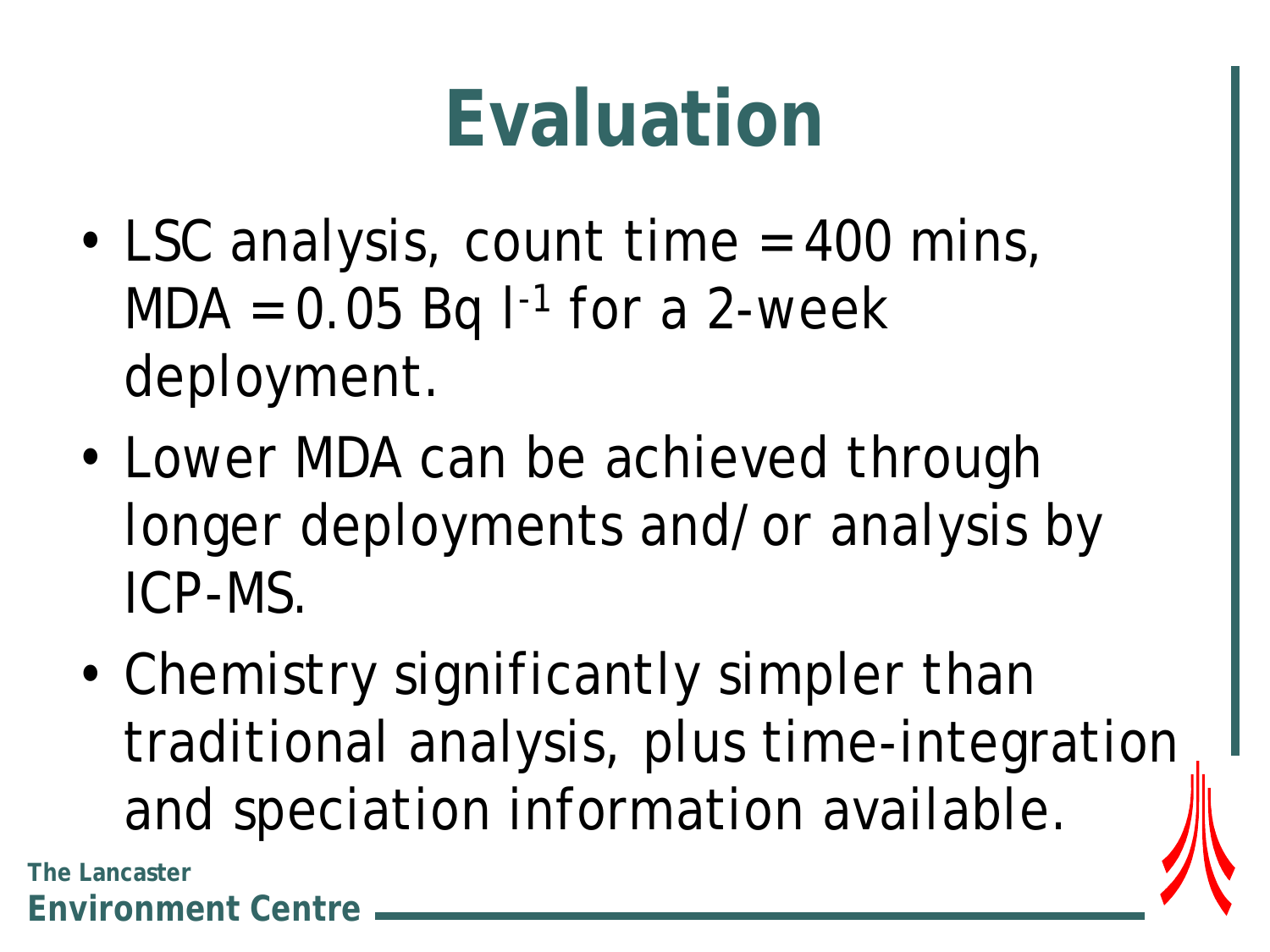### **Field deployment**